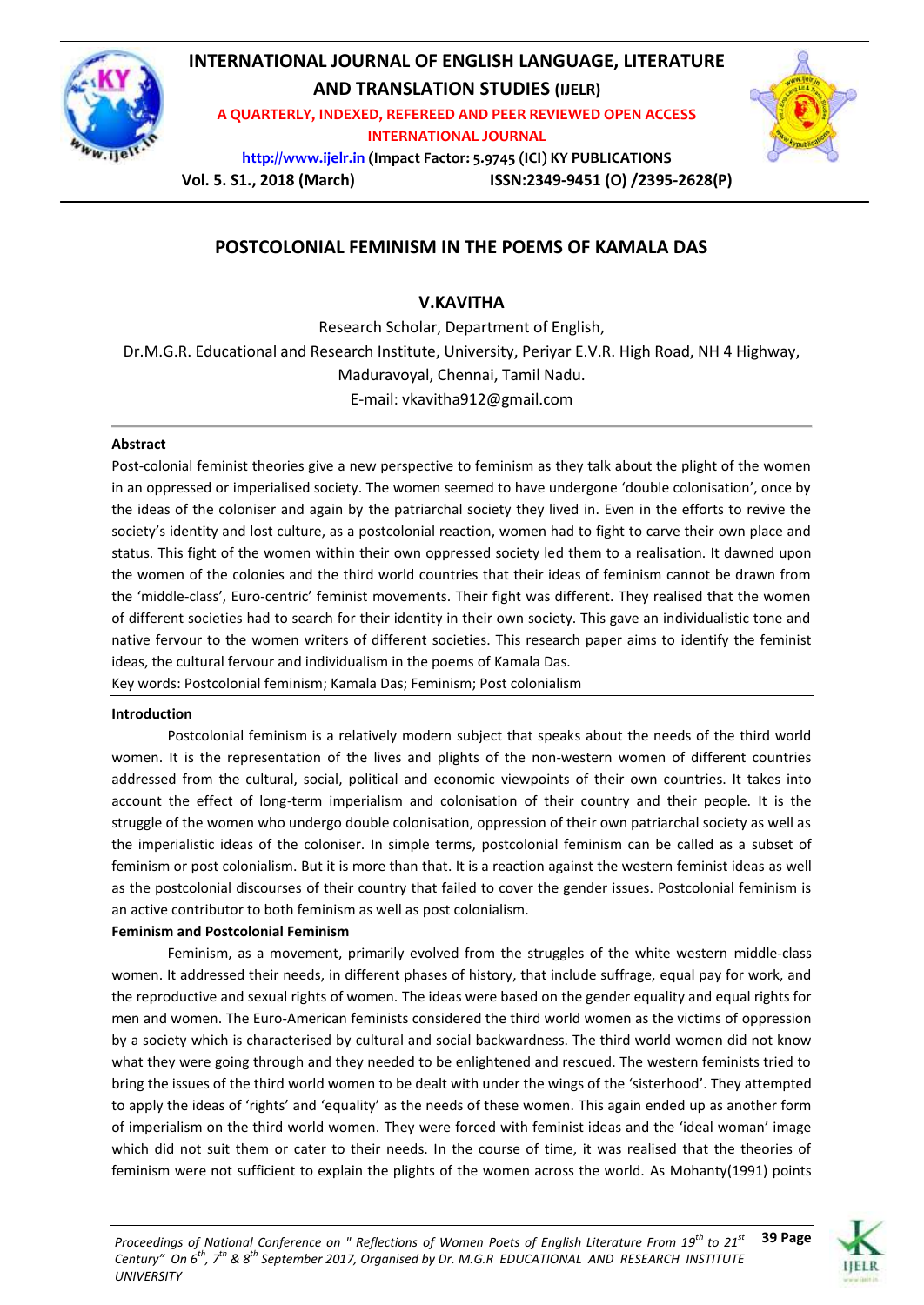out in one of her works, "Western feminists appropriate and "colonise" the fundamental complexities and conflicts which characterise the lives of women of different classes, religions, cultures, races and castes in these countries. It is in the process of homogenization and systemisation of the oppression of women in the third world that power is exercised in much of recent Western feminist discourse and this power needs to be defined and named".

The feminists of the third world countries and the postcolonial societies saw it as a kind of intellectual colonialism. It was said that "superseding cultural or religious traditions in the name of women's rights is an act of intellectual colonialism which entails an inadmissible intromission"(Moller Okin, 1999). Western feminism was seen as a kind of replication of neo-colonialism. This gave way to the emergence of postcolonial feminism, the expression of feminist ideas from different postcolonial societies. It emerged as a theory around 1980s. It is built on the idea that a 'woman' is more than a woman. She is to be seen as an individual, defined by the factors like race, colour, class and nation along with her gender. The western feminism did not take into account the above-mentioned identities of the third world women. Postcolonial feminists observe and respect the differences between the women belonging to different countries or races. Western feminism, on the other hand, tried to bring in a common identity for women, and in the process leveled out the individual differences and needs.

Rajeswari Sunder Rajan and You-me Park say that "Postcolonial feminism cannot be regarded simply as a subset of postcolonial studies, or, alternatively, as another variety of feminism. Rather it is an intervention that is changing the configurations of both postcolonial and feminist studies. Postcolonial feminism is an exploration of and at the intersections of colonialism and neo-colonialism with gender, nation, class, race, and sexualities in the different contexts of women's lives, their subjectivities, work, sexuality, and rights" (Schwarz and Ray, 2005).

#### **Postcolonial Feminism**

Postcolonial feminism played key roles in both colonialism and feminism. It expanded the feminist theories by including the issues of race and culture. It expanded postcolonial theories by including the gender issues. Postcolonial Feminists started telling their own stories, gave voice to their struggles and needs, regardless of what other feminists claimed them to do or not to do. They understood that their situation is not just because of the gender differences, but because of a lot of other oppressive factors. Their fight was against the oppressive factors of their own society defined by their race and culture. They began to have a picture of their social conditions and a choice of the specific issues about their lives that they wanted to address. For example, in a culture where women feel a particularly strong affiliation to motherhood and household responsibilities, their expressions focused on their other basic needs and liberation without any expectation of equality in the gender roles.

This understanding of postcolonial feminism gives a deeper insight to the writings of the feminist writers from different countries. It facilitates a better perspective to the society they live and their lives in the society. An analysis of the postcolonial elements of the poems of Kamala Das ascertains her strife in the society she lived in and her expectations of her patriarchal society. She knew what she was going through and the message she conveys to her society is specific rather than generalized.

#### **Postcolonial Feminism in the Poems of Kamala Das**

Kamala Das(1934-2009) was a major Indian poet of Postcolonial era. She is known for her confessional style of writing, and an open and honest treatment of female sexuality and marital issues. Her extensive and incontestable contribution to the Indian poetry has earned her the title 'The Mother of Modern English Poetry'. She is a bilingual poet and has written in Malayalam, her mother tongue, in addition to English. Her feminism does not claim to identify itself with any other type of feminism. Her feminist writings are more of a gut reaction for the expectations with which the postcolonial society ties down women. Her poems are a strong expression of her needs.

She impulsively speaks about the gender roles thrust on her by the society, not the world in general, but the society she livein. The gender roles and the patriarchal nature of the society was something that she found oppressive from a young age. She found her growth as a woman as a rather disturbing factor. She reflects the idea when she talks about the 'sprouting hair' and 'swelling limbs' that were rather unwelcomed in

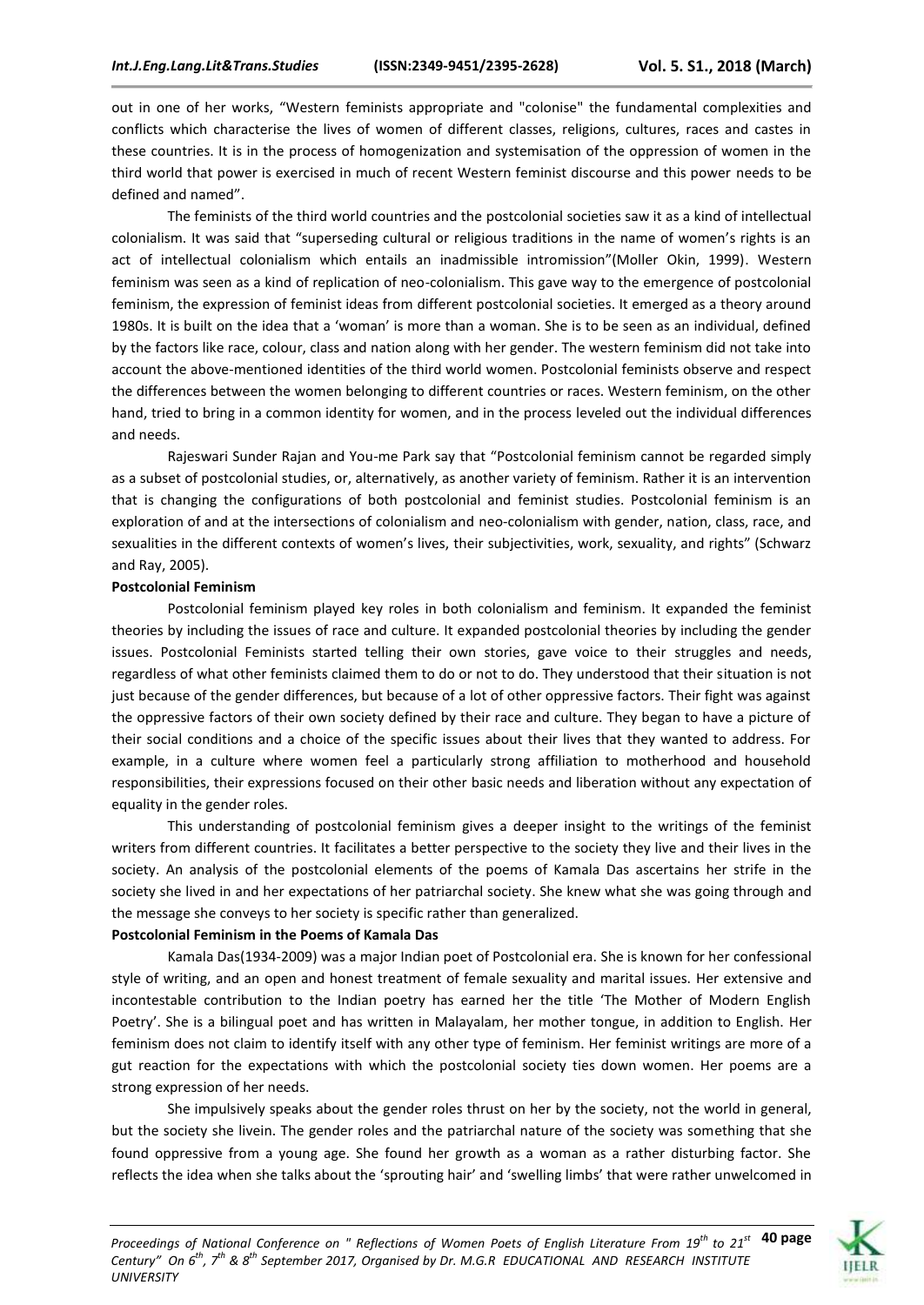her poem "*An Introduction*". They became reasons for the people around her to control her. 'The weight of my breasts and womb crushedme' is symbolic of the cultural burden she carried by being a woman in the society that comes down heavily on women in the name of rules and expectations.

Since she could not do anything about the strong cultural background that levied a great deal of oppression on women, she tried to hide her identity through a lame attempt of dressing up like a man. She says,

"I wore a shirt and my

Brother's trousers, cut my hair short and ignored

My womanliness"

However, her tone conveys that it was indeed an idea that she came up with as a young girl and may not be a decisive step towards establishing her place as a woman. She does not seem to be the woman who believes that the liberty in dressing would bring about any change in her status as a woman in the society. It was just a passing idea that was immediately crushed by the expectations of the society. Her attempts went futile and her role was a pre-defined one.

"Dress in sarees, be girl

Be wife, they said. Be embroiderer, be cook,

Be a quarreller with servants. Fit in. Oh,

Belong, cried the categorizers."

'Fit in' is where she loses her identity and forced to become a typical woman of the society where she has to wear a saree, cook, run the house and fight with the servants.

Her poems repeatedly talk about her quest for love and the different men in whom she tried to find love at different points of time. She looks for emotional fulfillment and an intellectual surrender in the men she encounters and falls in love endlessly. But, these men are a part of the intellectually oppressed subaltern society and they fail to erase her eternal loneliness. There are all one and alike.

The men she meets arethe typical men of a postcolonial patriarchal society. They themselves are not yet released from the intellectual oppression of the colonisers and their ideals of western superiority. However, this does not stop them from trying to own their women by their domination and the gender roles they strictly impose on their women. In the poem '*The Old Playhouse*' she describes how she is dominated and imprisoned by the man of her house by restricting her to the role and duties of a 'wife'. She puts in a very indifferent, detached statement when she says, 'you called me wife', a role that has been imposed on her. At a point of time, her intelligence fails her and she is even afraid of giving him a reply. She talks about his 'monstrous ego', his ability to satiate her lust and serve her with 'lethal doses of love'. But, for her, this role of a man in her life never fulfils her real. Her quest for a man's love is really a quest for identity. In him she wants to find her identity and learn who she is.

"It was not to gather knowledge

Of yet another man that I came to you but to learn

What I was, and by learning, to learn to grow, but every

Lesson you gave was about yourself."

Playing the role of a wife only makes her 'cower' and become a 'dwarf'. What makes the domination even worse for her is her stark realisation that her man is indeed a slave himself, intellectually inferior and imprisoned. When she talks about her husband, she says,

"Your room is

Always lit by artificial lights, your windows always

Shut."

Unfortunately, this does not stop him from spreading his ego and imposing a control on her. She says,

"Even the air-conditioner helps so little,

All pervasive is the male scent of your breath. The cut flowers

In the vases have begun to smell of human sweat"

For her, the house is filled with the dominating air of the man, even if it is the stench of staying closed for so long. The same kind of impression reflected in the poem '*The Stone Age*'. He is one that belongs to the stone age in his mind and yet capable of controlling the woman he calls wife.

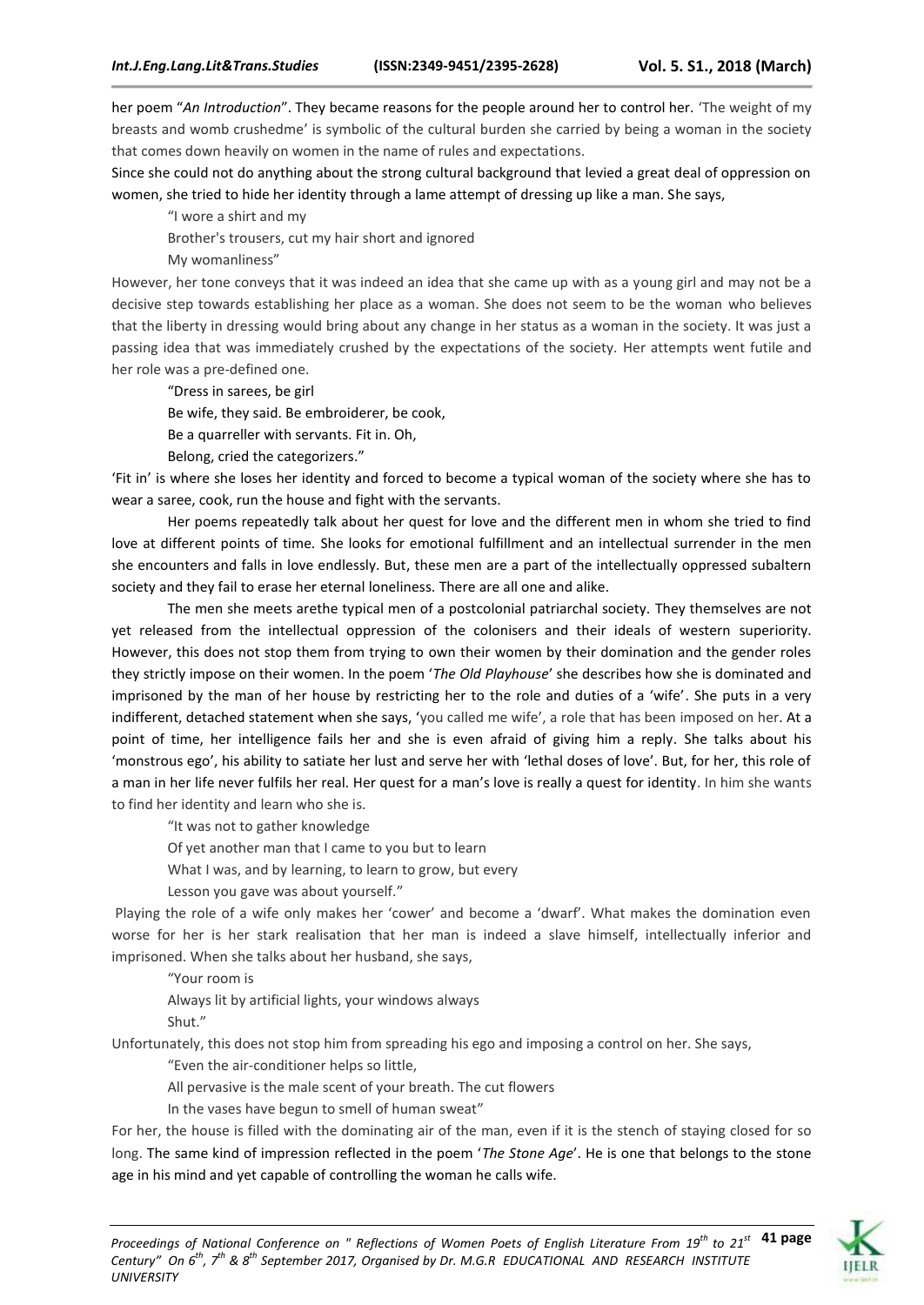"Fond husband, ancient settler in the mind,

Old fat spider, weaving webs of bewilderment"

What looks like a need for love and an attempt to quench her physical thirst can actually be a yearning for an intellectual companionship and surrender to a suitable male. Sadly, she does not find the man she looks for in the colonised society of male imprisoned in the patriarchal ideologies. They all turned out to be the same.

"Who are you, I ask each and everyone,

The answer is, it is I. Anywhere and,

Everywhere, I see the one who calls himself I

In this world…"

Even in the other men she expected something more than the physical love and ended up feeling frustrated every time. In the poem 'The Freak' she talks about this expectation she has for a male who can go beyond satiating he physical needs.

". . . Can this man with Nimble finger-tips unleash Nothing more alive than the Skin's lazy hungers? . . ."

The gender roles and the oppression or ignorance of the men around her were not the only problems Kamala Das was talking about. She goes beyond the boundary of just being a woman and expresses herself as a rebel against the clichéd ideas of a society colonised for so long. She expresses herself as a human who has been reduced to being a woman. The poem 'An Introduction' begins with a confession 'I don't know politics' which is the representation of the state of the women of the marginalised society that she lived in. Though, superficially, it looks like a confession of her ignorance, it is just a statement of her role in the society. A society that does not expect its women to deal in politics, in spite of her knowing the names of the political leaders 'like days of week, or names of months, beginning with Nehru'.She is also aware of the politics around language in India. "*An Introduction*" begins with her stand on the postcolonial reaction against the coloniser's language. It was a period when the coloniser's language was hated as the coloniser himself. The continued use of the language was debated and there was a set of people who passionately wanted the language driven out of the land. But Kamala Das proved yet again that she was an independent thinker with a clear stand. She expresses her objective for the English language. She is neither glorifying it nor rejecting it. She is not in awe with the language. Rather, she has preferred to personalize the language and use it to her advantage. She says

"It is half English, half Indian, funny perhaps, but it

is honest,

It is as human as I am human, don't

You see? It voices my joys, my longings, my

Hopes, and it is useful to me as cawing

Is to crows or roaring to the lions…"

Raja Rao, in his introduction to "*kanthapura*" (1938), mentions English as an 'alien language' and observes that the writers cannot mimic the English writers, but, at the same time, should make sure that their writings are universal. Kamala Das, on the other hand, shows an attitude of having accepted English as a tool that she can tweak and control to her will.

Her deep empathy extends and encompasses the condition of the fellow beings and the society around her. She is aware of the class differences prevailing in the society.

"I must pose. I must pretend, I must act the role Of happy woman, Happy wife. I must keep the right distance Between me and the low.